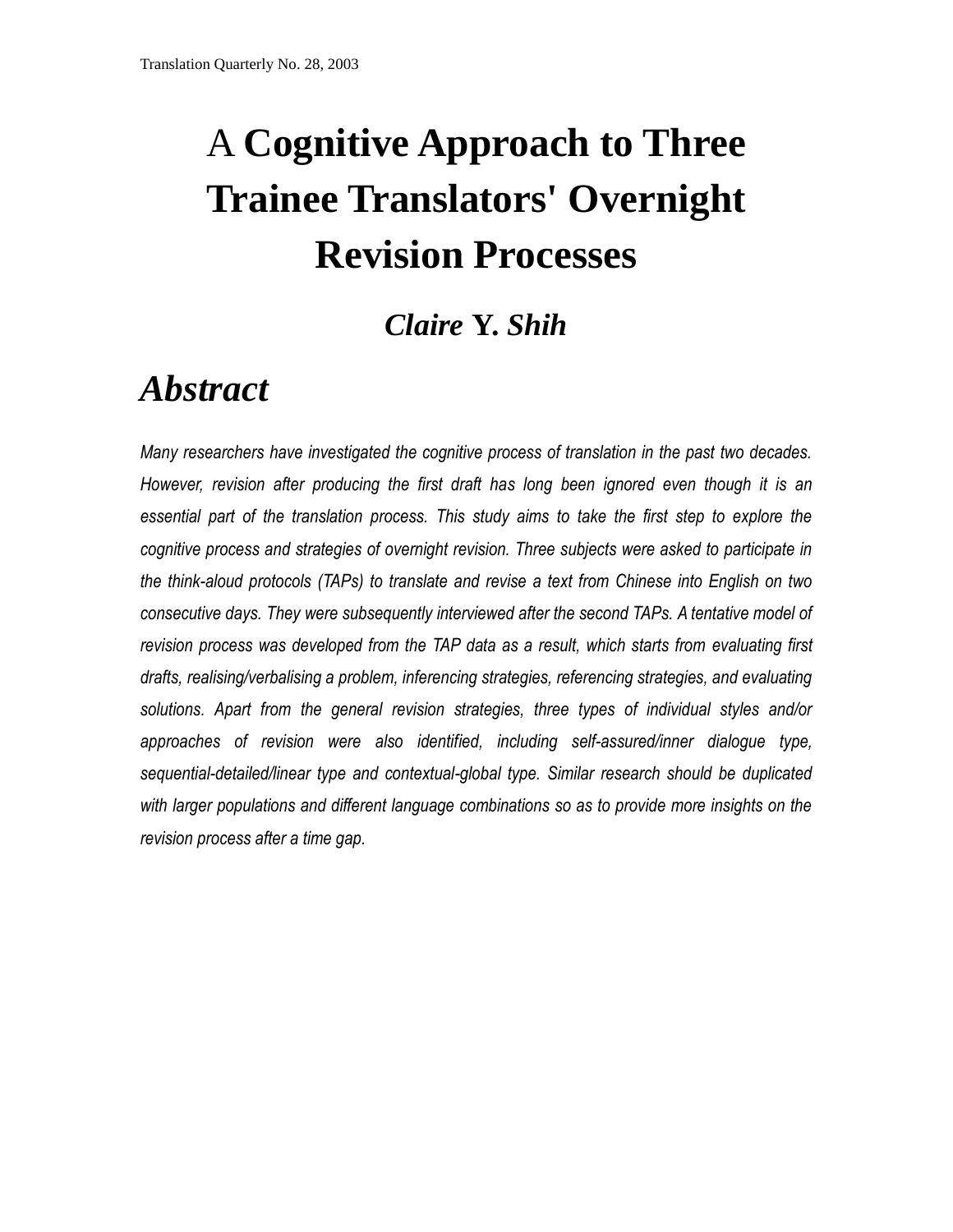# **1. Introduction**

### **1.1 Background**

During the past two decades, a new research focus has emerged in descriptive translation studies, which has been described as the psycholinguistic, cognitive, or mental process of translation. Many scholars have been doing research in this area (Gerloff 1986, 1988; Krings 1986, 1987; Lorscher 1986, 1991, 1995; Jaaskelainen and Tirkkonen-Condit 1989, 1995, 1996; Seguinot 1989, 1991; Kiraly 1995). Special attentions have been paid to differences between learners and professional translators as well as differences between translating from and into one's first languages.

However, these studies are limited to the process of producing the first draft or revising/editing immediately after producing the first draft and without allowing subjects to put their drafts aside and come back to revise it. In reality, few translators can afford to send their first drafts away without revising after at least a short period of time. In addition, translators generally agree that the time spent on revising a first draft is often very valuable and potentially takes longer than producing the first draft (Newmark 1991: 105; Weaver 1989: 117). Although revision after producing the first draft is such a crucial part of translation process, little is known about it.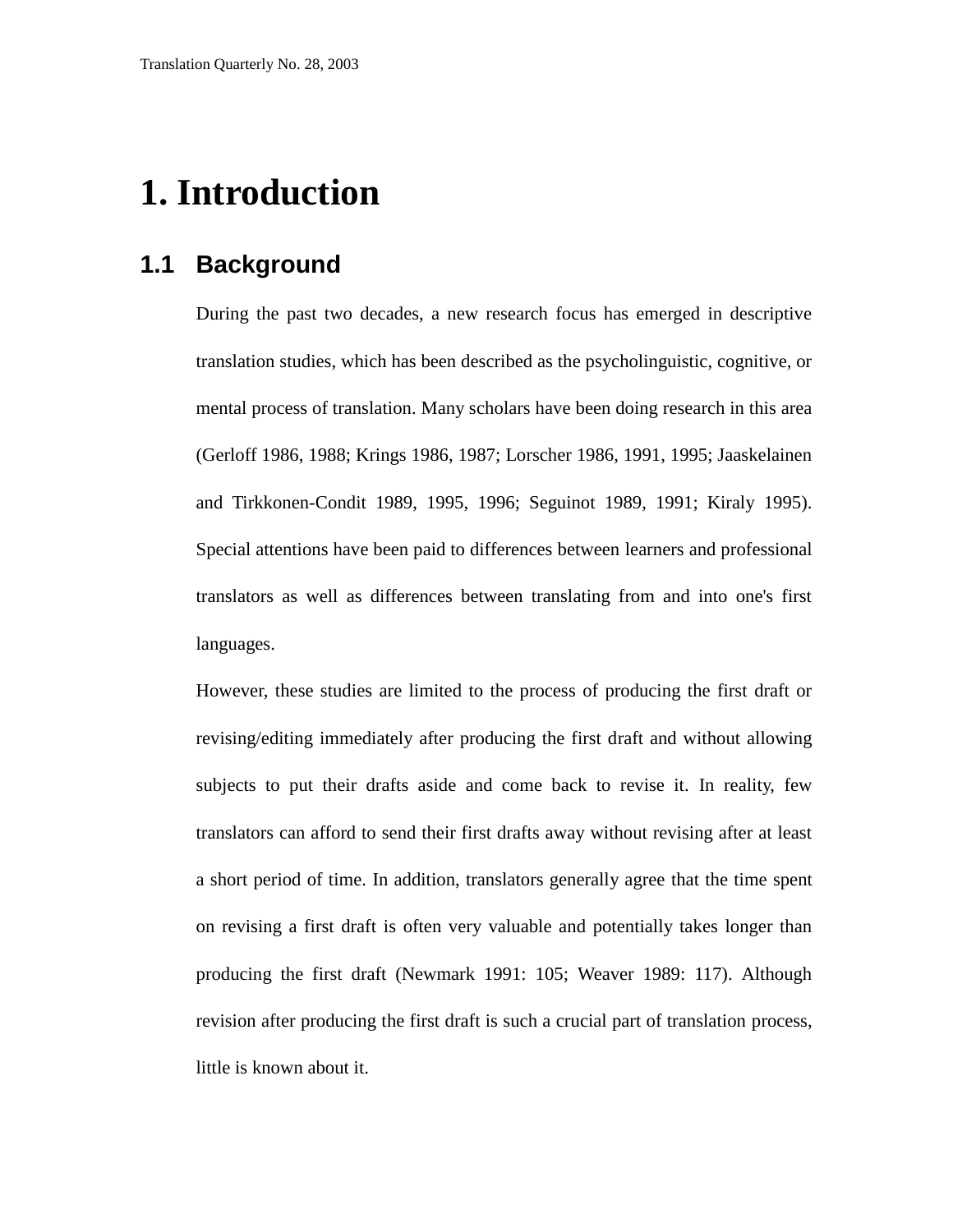### **1.2 Aims of the Study**

This study aims to investigate what happens when translators revise their first drafts overnight and meanwhile aims to provide a preliminary model of overnight revision strategies.

#### **1.3 Revision and Revision Strategies Defined**

In the literature, there are no definite terms indicating the concept of revising. Some call it "editing" or "edit-check" while others call it monitoring (Seguinot 1989; Al-Besbasi 1990; Gerloff 1986; Krings 1987). Even though a few scholars use the term, "revision", there is no universal definition of it, either. Graham (1983: 99-105) defines it as a part of the quality control procedure done by a reviser rather than a translator her/himself. On the other hand, Al- Besbasi (1990: 155) seems to refer it as a constant target text monitoring and referring back to a source text at all stages of translation. For the purpose of this study, a working definition of *revision* is proposed, *anything done by a translator her/ himself on a target text after a first draft is produced and before a final draft is reached.*

Apart from "revision", the term "revision strategies" also needs to be defined. The concept of revision strategies in this study is basically adopted from previous researchers' definitions. Krings (1986: 268) loosely defines translation strategies as "potentially conscious plans for solving a translation problem". Other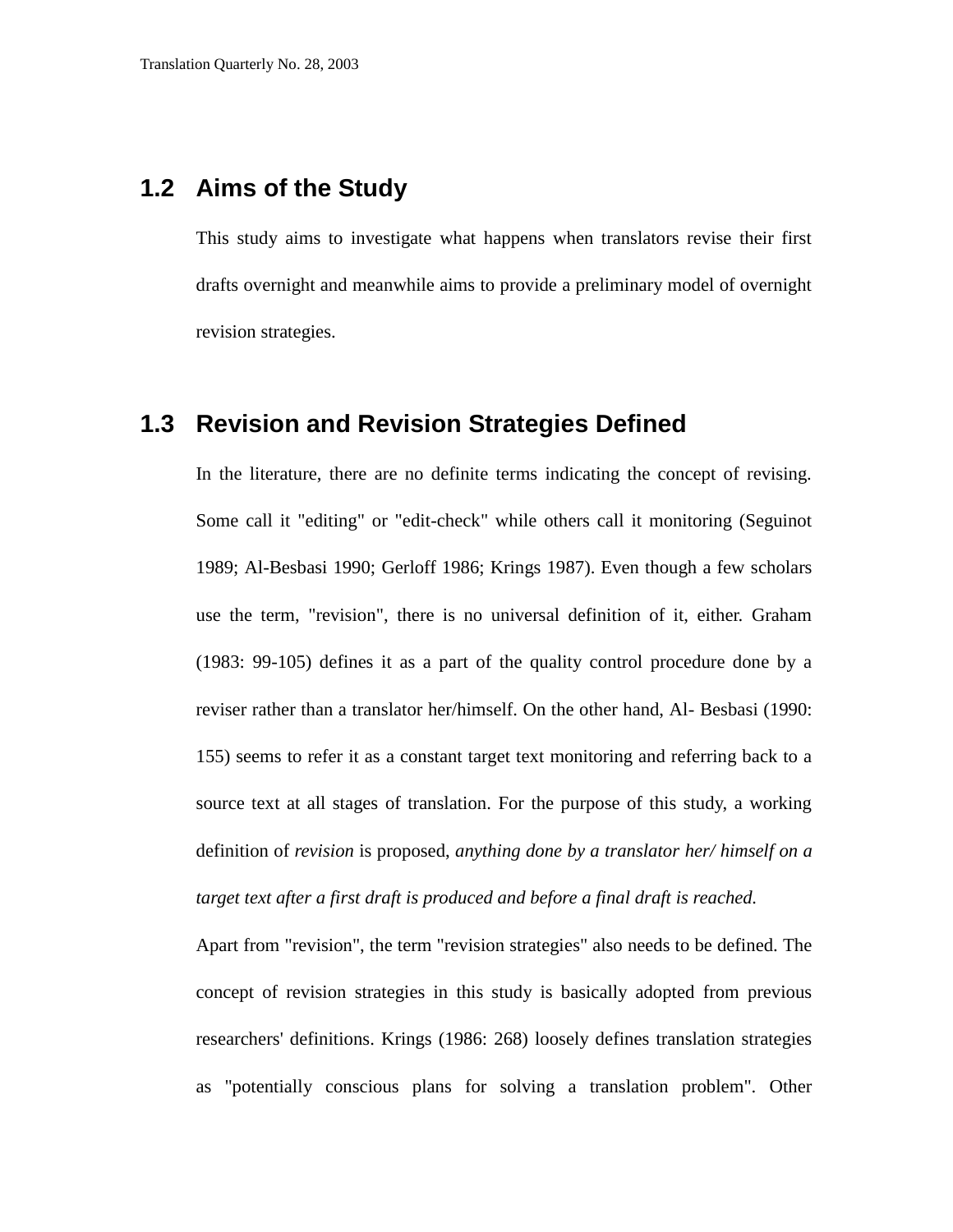researchers, such as Lorscher (1991) and Seguinot (1991), further expand the definition as starting from "the realisation of a translation problem" and ending with "the realisation of its solution or insolutibility" and includes "both conscious and unconscious procedures" as well as both "tactics and mental processes". In this study, *revision strategies* are refined as follows: *starting from identification of a problem in a target text segment to finding a solution or at least temporarily satisfied solution to a problem.* In other words, a translator must first find a problem or a need to revise a target text segment in the first place and presumably, this process is not completed until s/he is satisfied or at least finds a temporarily satisfactory solution.

# **2. Methodology**

### **2.1 Think-aloud Protocol: The Research Method**

Think-aloud protocol (TAP) is the main research method of investigating the cognitive revision process in this study. This is a method of treating translation as a human activity and of seeing how it is taking place in translators' minds. The method was borrowed from cognitive psychology in the 1980s. It is widely used in process-oriented translation studies against the traditional product-oriented translation studies. Also, known as "concurrent verbal report", TAP is basically done by asking subjects to verbalise what's in their mind simultaneously while doing a translation task. The verbal report is recorded during this process and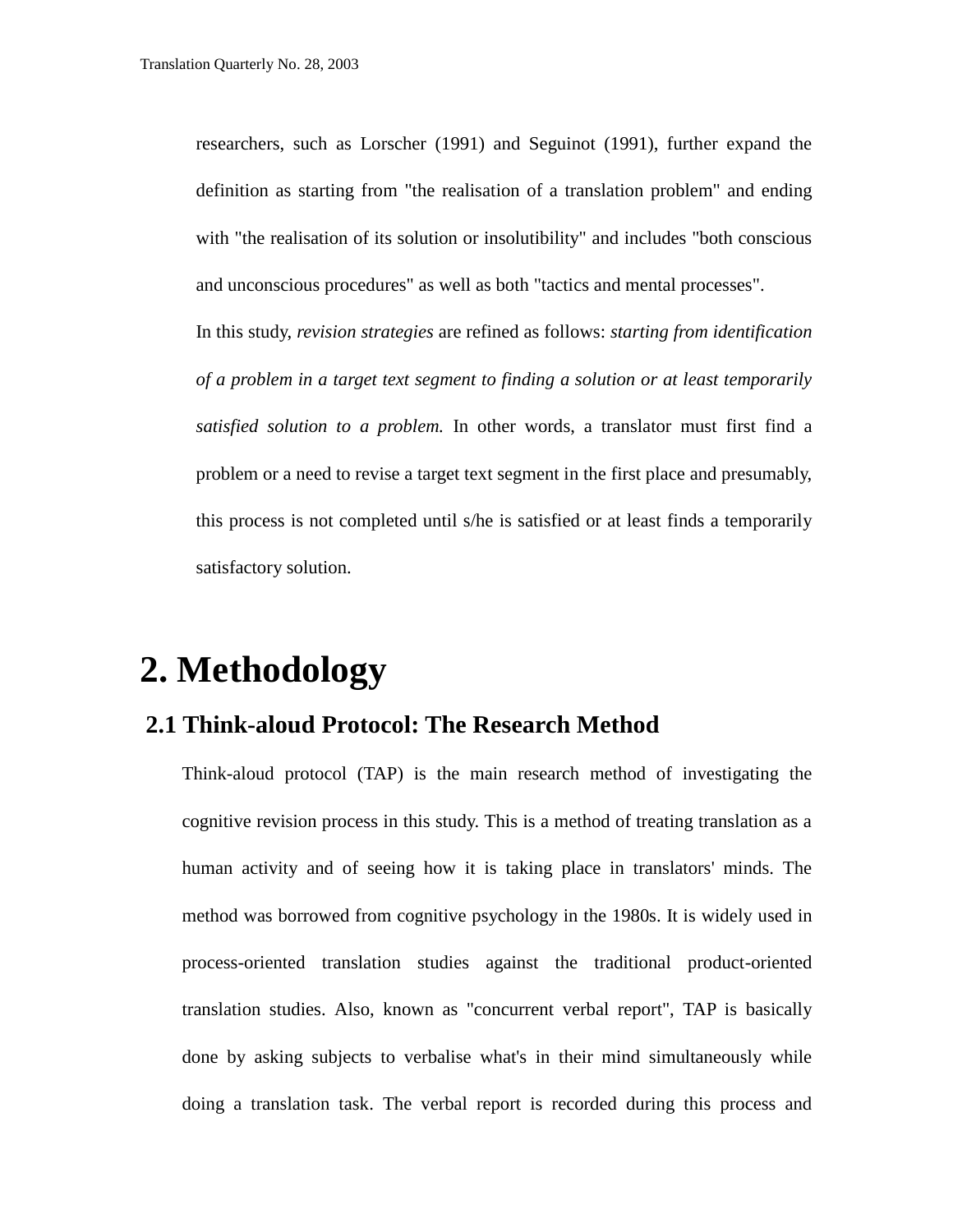subsequently the recorded data will be transcribed and analysed.

#### **2.2 The Subjects**

Three volunteer subjects were found. [1] They were all diploma-year or first-year trainee translators of the postgraduate programme of Chinese-English, English-Chinese translating and interpreting at the University of Newcastle upon Tyne in the United Kingdom. All were given an induction and opportunities to practise think-aloud protocols two weeks before the actual think-aloud experiment took place. This is to minimise the potential variable of being unfamiliar with the research method.

#### **2.3 The Translation Text**

The chosen text for translation was an extract of a brief introduction to a Taiwan-based investment company (about 300 words in Chinese). The source text (see appendix) was chosen for the following features: conciseness, semi-technical content, short paragraphs with well defined topics, and minimal need of referring to the whole article.

### **2.4 Data Collection**

Data were collected on two consecutive days in the interpreting suite at the university. There were two TAP experiments. In the first one, subjects were asked to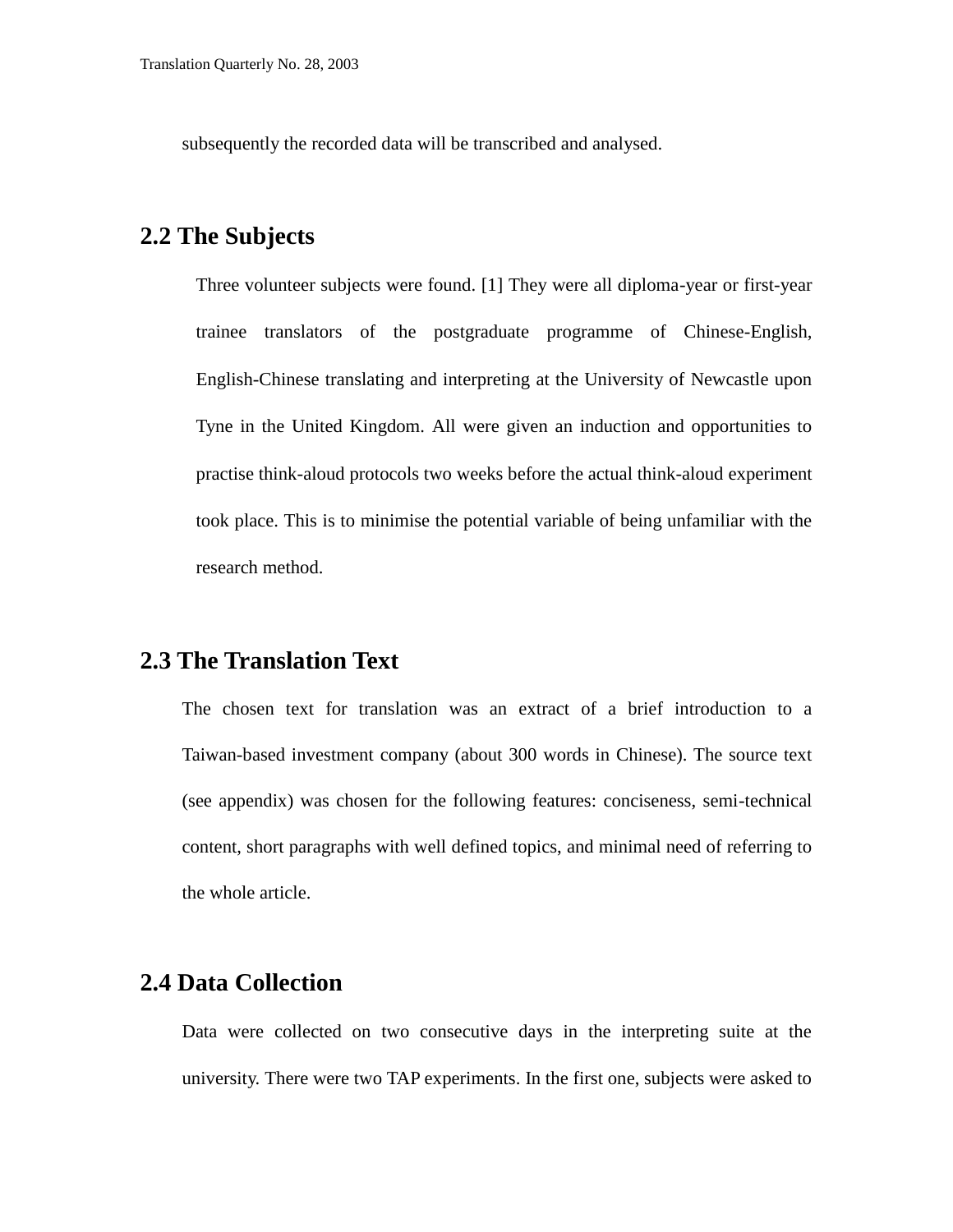translate and produce first drafts only. For the second experiment overnight, they were asked to revise their own first drafts. Before the first TAP, subjects were given twenty minutes to practice doing think-aloud as a warming-up exercise. They were also told that their translation would not be assessed and there was no time limit whatsoever. Eleven dictionaries were provided, which include one monolingual English, one monolingual Chinese, one Chinese-English dictionary, one English-Chinese dictionary, two collocation dictionaries, and four technical dictionaries along with one thesaurus. Subjects were interviewed subsequently after the second TAP. [2]

#### 2.5 **Data Analysis**

The TAP data was first transcribed from audiocassettes and then coded, mainly based on Lorscher's coding system. Lorscher's coding system was chosen for its comprehensiveness. Yet, the coding system is also slightly modified to fit into the purpose of this study. As for the data that cannot be categorised into Lorscher's codes, the researcher developed a few new codes to supplement Lorscher's.

Here is an example of the transcription, its coding and analysis.

Coding example:

PHR ST – PHR TT – RP – VP – [Other]com –Re ST – Re TT- PSP1 – PSP2 – Re TT –  $SP \theta - Re TT - SP \theta$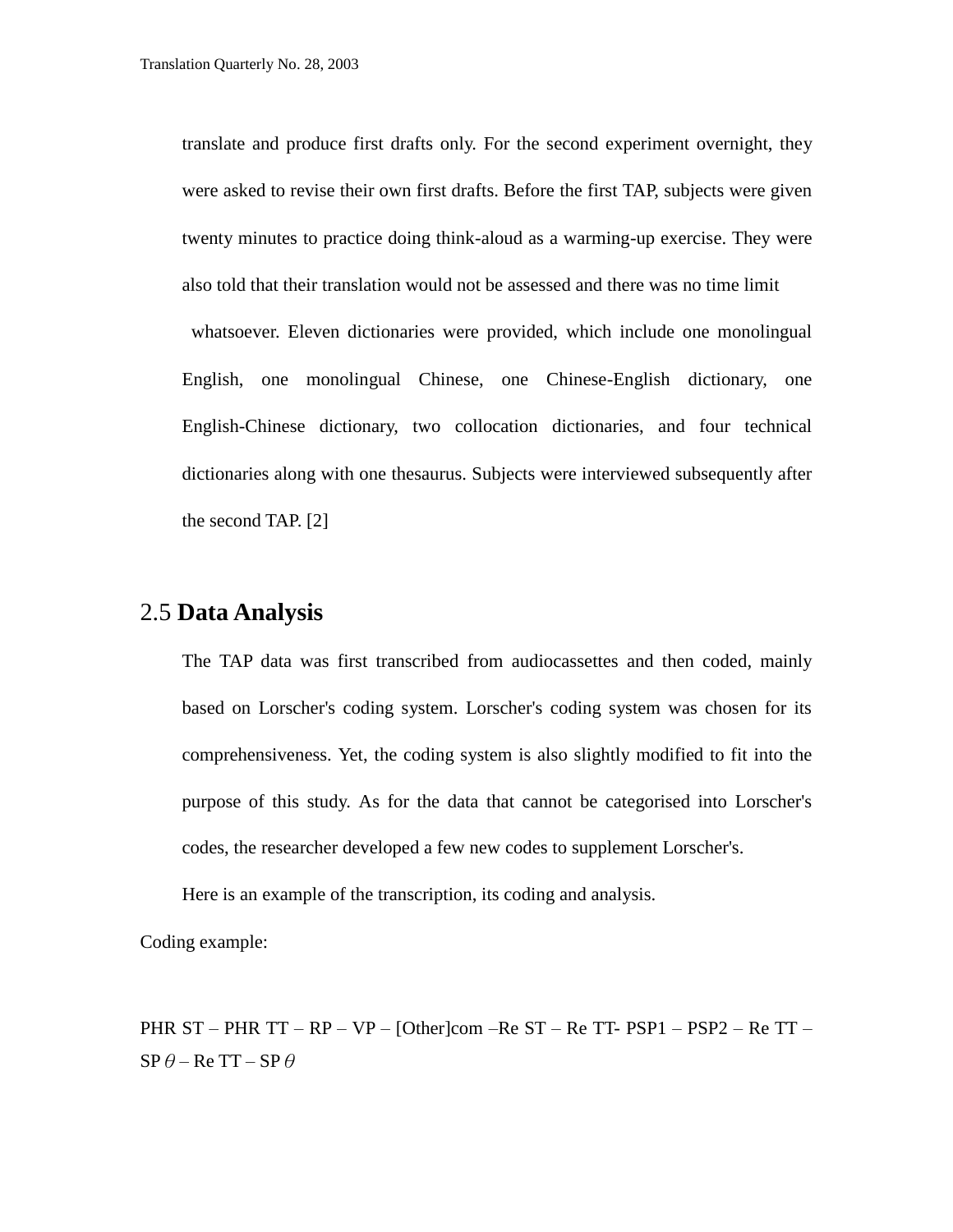PHR ST: Phrasing a source text segment PHR TT: Phrasing a target text segment RP: Realising a problem VP: Verbalising a problem [Other]com: Comments on miscellaneous matters Re ST: Re-phrasing a source text segment Re TT: Re-phrasing a target text segment PSP1: first preliminary solution to a problem PSP2: second preliminary solution to a problem  $\text{SP} \theta$ : solution to a problem is still to be found

> This example begins from phrasing and comparing the source and target text segments. Then, the subject realises a problem by verbalising "this is not quite right". The immediate reaction is to check and compare the source and target text segment again. However, the action was slightly interrupted by not being able to find the source text segment in the source text. After comparing the source and target segments again, a first and second preliminary solution to the problem occurred. Yet, the first attempt to put the preliminary solutions into the original target text segment seems to fail. The subject then decides to "skip (this problem) first". Another attempt comes along almost immediately after the first attempt but still fails. Finally, the subject verbalises a long "okayee" and seems to decide that this problem will be put aside temporarily without a satisfying solution.

# **3. Results and Discussion**

#### **3.1 Revision Model**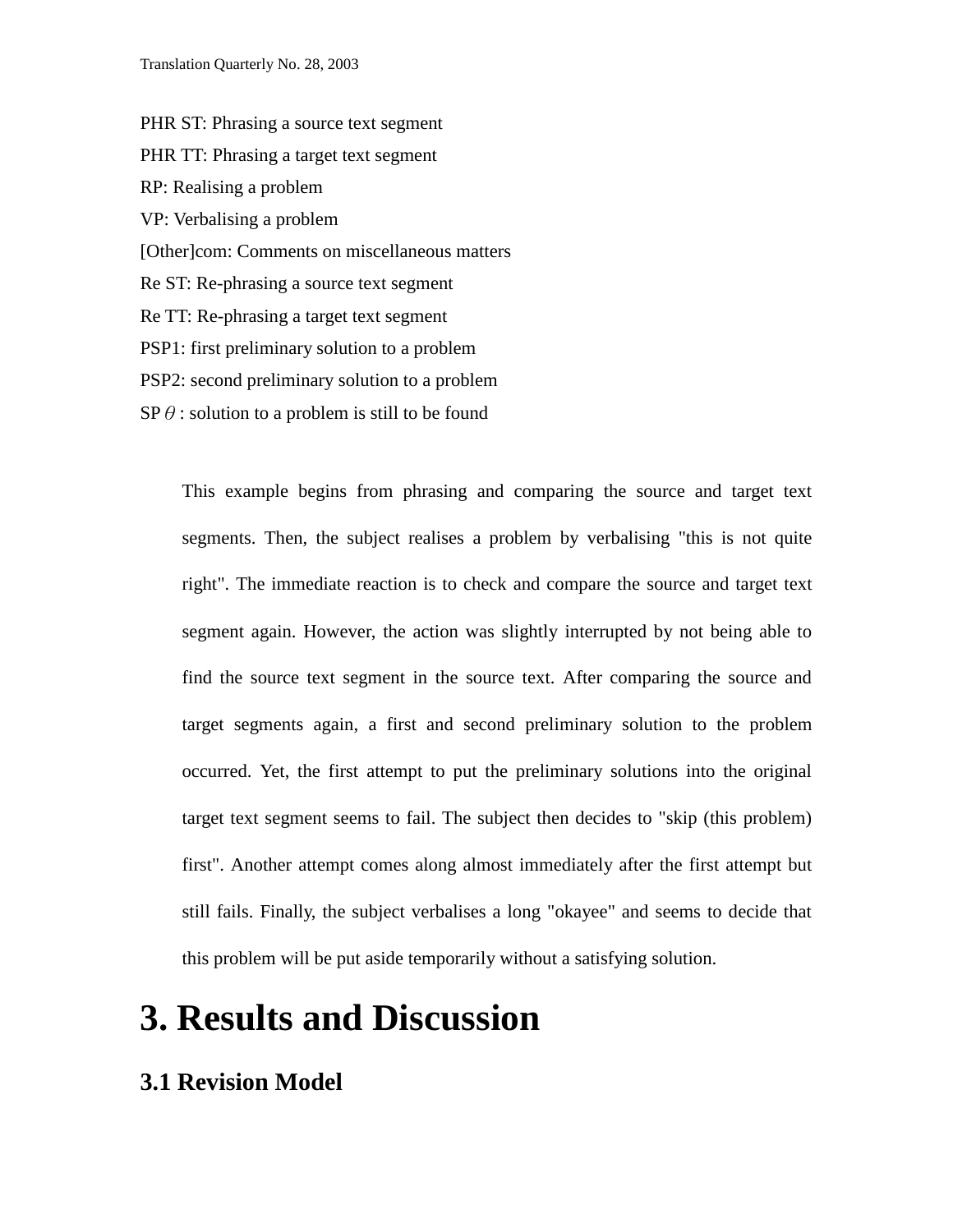After coding, five revision steps emerged from the data. They were: "evaluating a first draft segment", "identifying a problem", "evaluating preliminary solutions", "inferencing strategies", and "referencing strategies". The following explains and demonstrates how these five steps work during the revision process and what strategies are involved in each step. One thing worth mentioning is that the sequence of these steps is not rigid. Also, a translator may not necessarily go through every step during the revision process; yet they still represent an overall picture of the three subjects' revision process.

Step 1: Evaluating a first draft segment

~Phrasing or reading a source/target text segment. (Code: PHR ST/TT)

~Re-phrasing a source/target text segment. (Code: Re ST /TT)

Step 2: Identifying a problem

~Realising a problem (Lorscher's code: RP)

~Verbalising a problem (Lorscher's code: VP)

Step 3: Evaluating preliminary solutions

~Evaluating preliminary solutions (Code: EVT)

Step 4: Inferencing strategies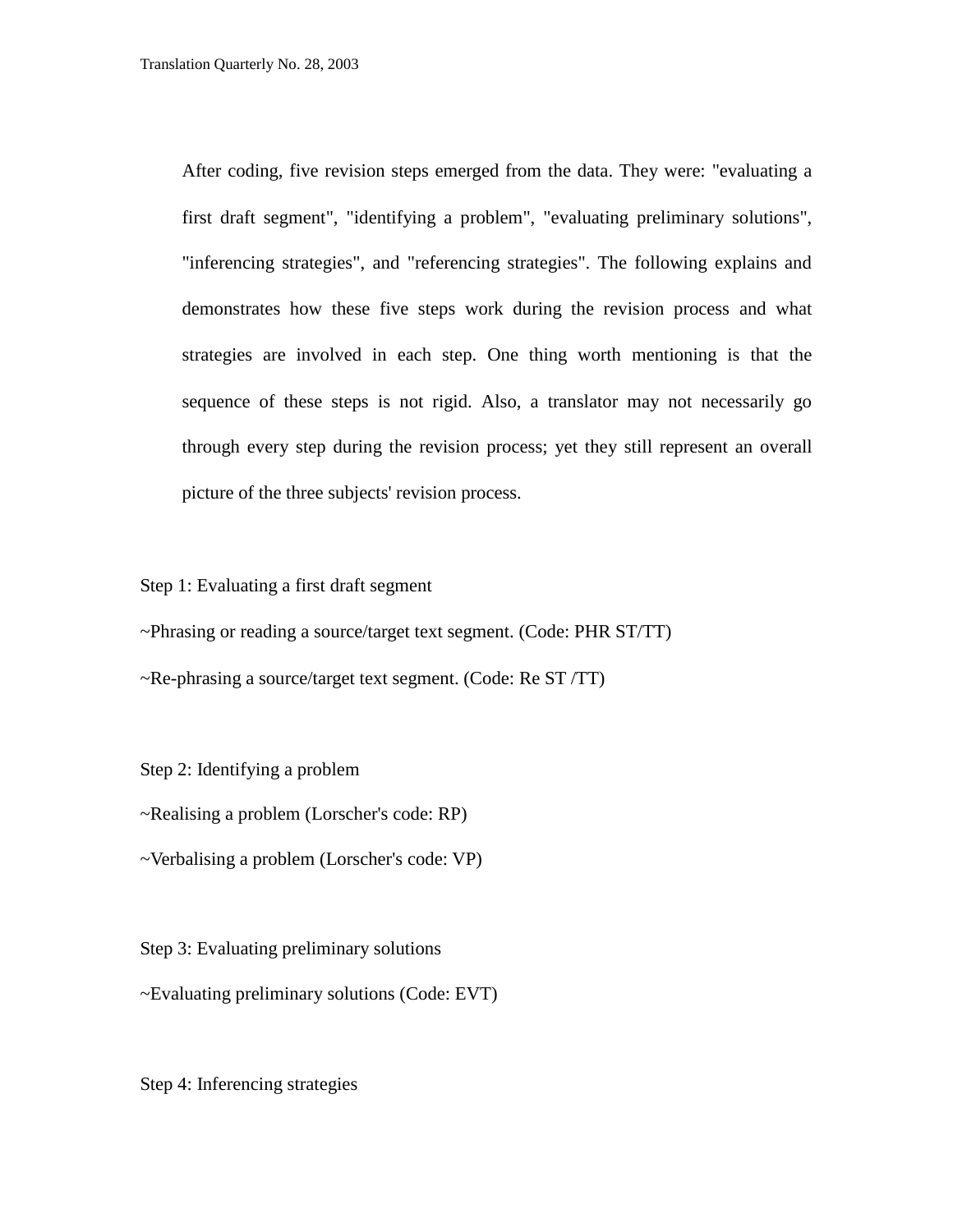~Back-translation (Lorscher's code: CHECK BSL/SL)

~Re-reading a source or target text segment (Code: RE ST/TT)

~Re-reading a preliminary solution (Code: Re PSP)

~Mental organisation of a source or target text segment (Lorscher's code: OSL/OTL)

~Searching for an equivalent of a source text segment in the source language (Code:

 $[SL]$ eql.)

~Re-calling what was done before (Code: ReCALL)

Step 5: Referencing strategies

~Checking dictionaries (Code: CD)

All these five steps can be summarised and shown in the following diagram.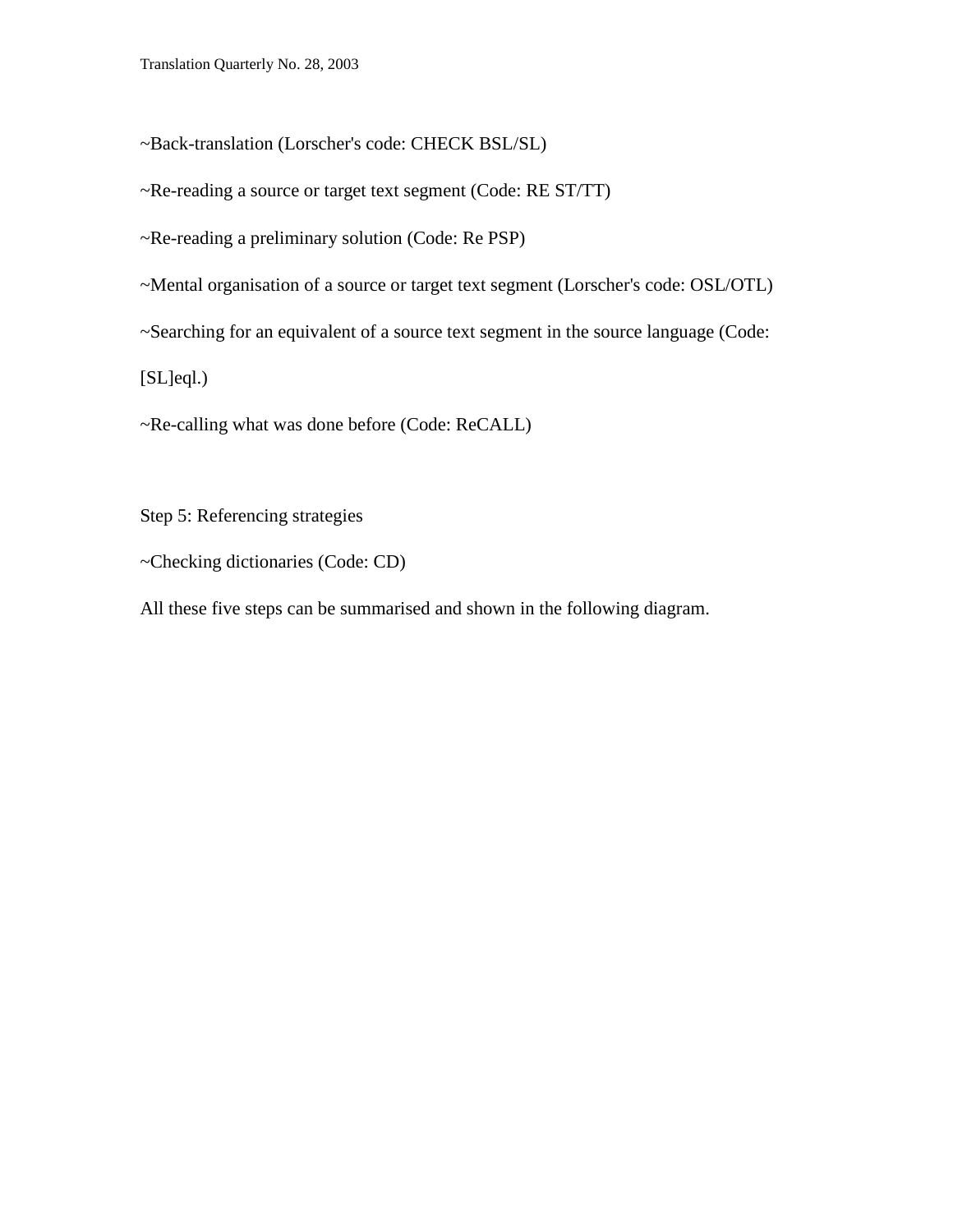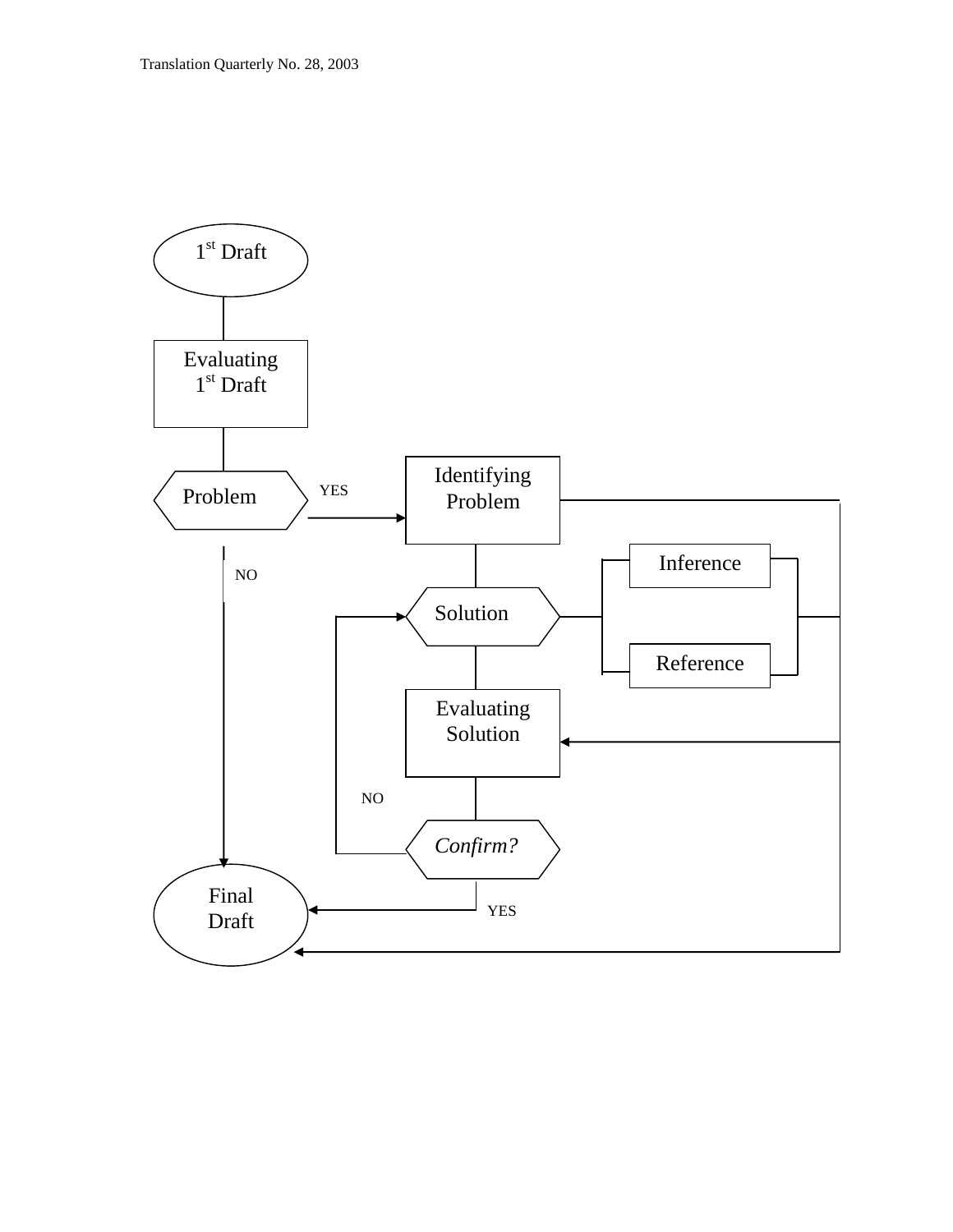The diagram should be read from the left. Arrows show how a first draft segment proceeds to and becomes a final draft segment. If no problem is identified, then naturally a first draft segment can quickly proceed to a final version. On the other hand, if a problem has been identified, the process may become more complex. Once a subject either realises or verbalises a problem, s/he may instantly find a preliminary solution. If not, there are two types of problem-solving strategies. One is referred to as inferencing strategies, which means that a subject decides to think of a solution on her/his own. The other is referred to as referencing strategies, which means consulting dictionaries until a preliminary solution is found. It is important to note that in the process of finding a solution, a subject may stop at anyone of the strategies and decide to leave the problem temporally. This is recorded as "SP  $\theta$  "and shown in the example in the section on data analysis. The other possibility is that a subject may find an optimal solution with anyone of the strategies. In other words, at any given point in the diagram, the process can come to an end (to the final draft).

#### **3.2 Individual Styles or Approaches**

In our discussion on revision model, the general pattern of revision strategies has been discussed, now one might think that all translators translate and revise similarly. Yet, with the three subjects in this study, the researcher found three very different individual styles or approaches. Obviously, with such a limited number of subjects, this is bound to occur.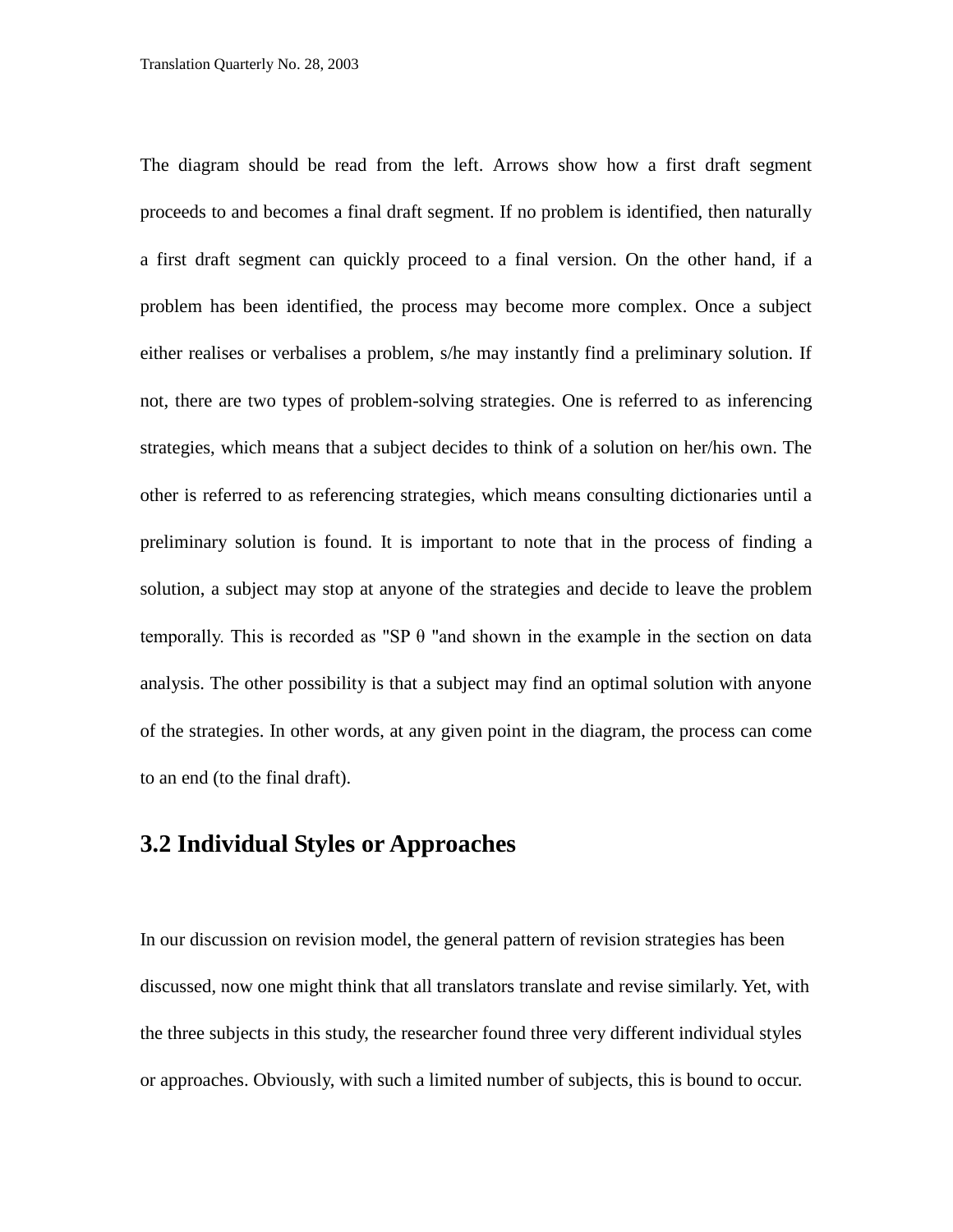In fact, the researcher is in the process of finding more.

Here individual styles or approaches indicate the most prominent feature while a translator is engaging in a translating activity. To take the use of dictionaries for example. Some translators use them a lot while others use it very rarely and/or differently. This in one way or another reveals a translator's individual style.

The three styles will be discussed respectively.

### **3.3 Self-assured/Inner-dialogue Type**

Subject A in the study is referred as the self-assured/inner-dialogue type of translators. S/he is very confident with her/himself and also prone to "inner speech". In other words, it proved to be less difficult for him/her to think-aloud because s/he admits that talking to oneself is a common strategy for her/him while doing translation. When facing a translation problem, s/he usually talks to her/himself or has innerdialogue until a solution is found. Relatively speaking, s/he rarely resorts to dictionaries. Even if s/he does consult dictionaries, it is not usually for finding a translation equivalent but checking for a second language problem, *e.g.* checking an English collocation, spelling or grammar, *etc.*

### **3.4 Sequential-detailed/Linear Type**

Subject B in this study is referred as the sequential-detailed/linear type of translator (Robinson 1997: 73-76;Jensen 1995: 136-37). S/he is usually very systematic and tries to sort out one problem at a time. In fact, s/he is so systematic that one problem may be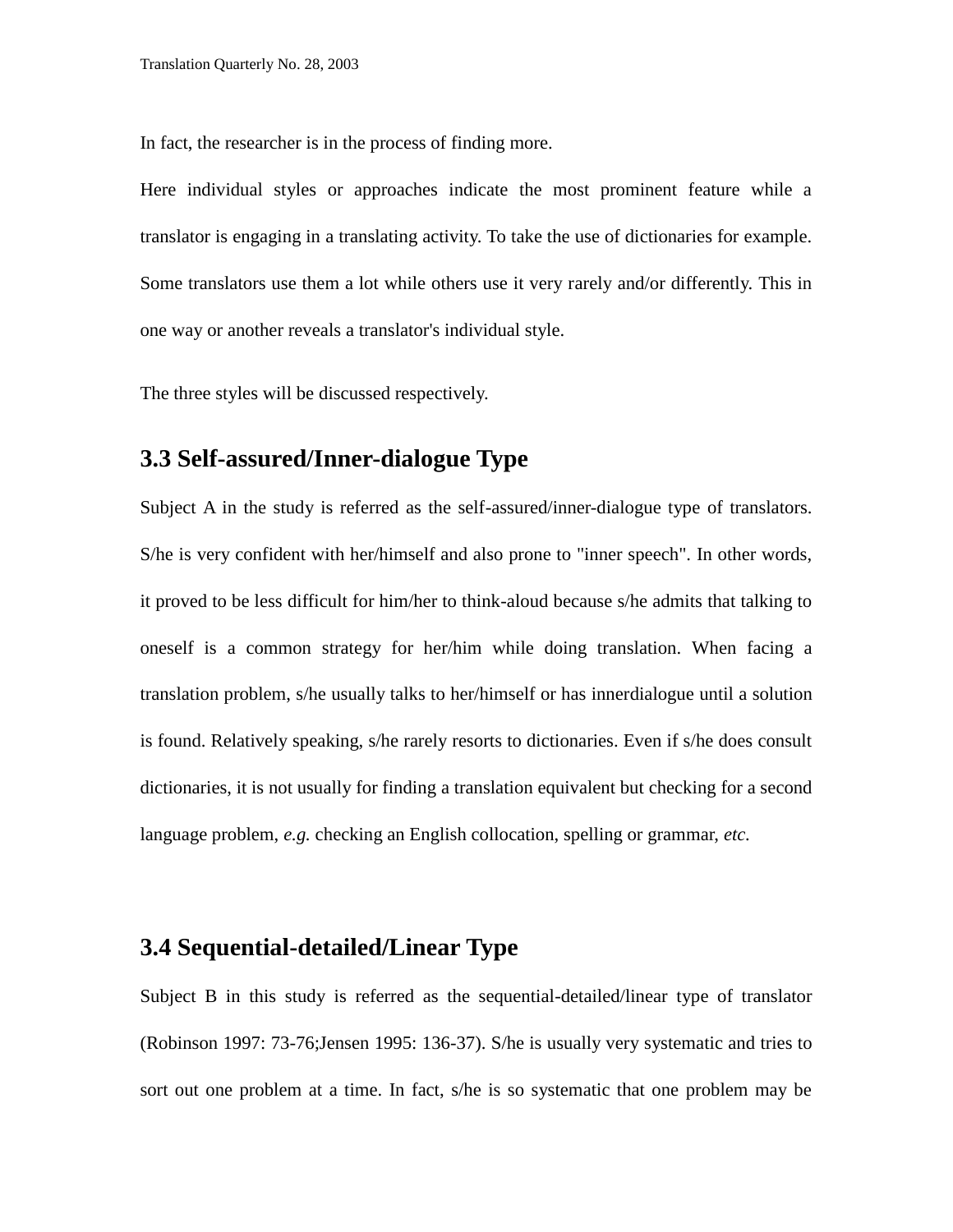divided into several sub-problems and handled one by one. Another feature of this type of translator is that s/he tends to make more efforts to analyse the source text thoroughly before the actual translation begins. Compared with the self-assured/inner-dialogue type of translator, this type of translator appears to be more dependent on dictionaries. Yet, probably because of being an experienced language learner, in terms of the use of dictionaries, s/he does not just use one dictionary at a time but uses many of them in a complimentary way. For example, s/he may first use a Chinese/English dictionary to find a TL equivalent and then use an English/English dictionary to check how to use a particular TL word or phrase correctly.

#### **3.5 Contextual-global Type**

Subject C in this study is referred as a contextual-global type of translator (Robinson 1997: 73-76; Jensen 1995: 136-37). This type of translator is described as a parachutist, floating up high in the sky. Basically, s/he sees the general picture first and cares less about details. However, gradually, s/he will go down to the details. In other words, this type of translators is very tolerant to vagueness when producing a first draft. S /he usually only translates the general idea rather than checking or making sure that every detail is included in the first draft. Relatively speaking, s/he uses very few dictionaries while or before producing a first draft and as a result, the first draft is often very rough. Only when they begin to revise do they go down to the details and check dictionaries, and so on.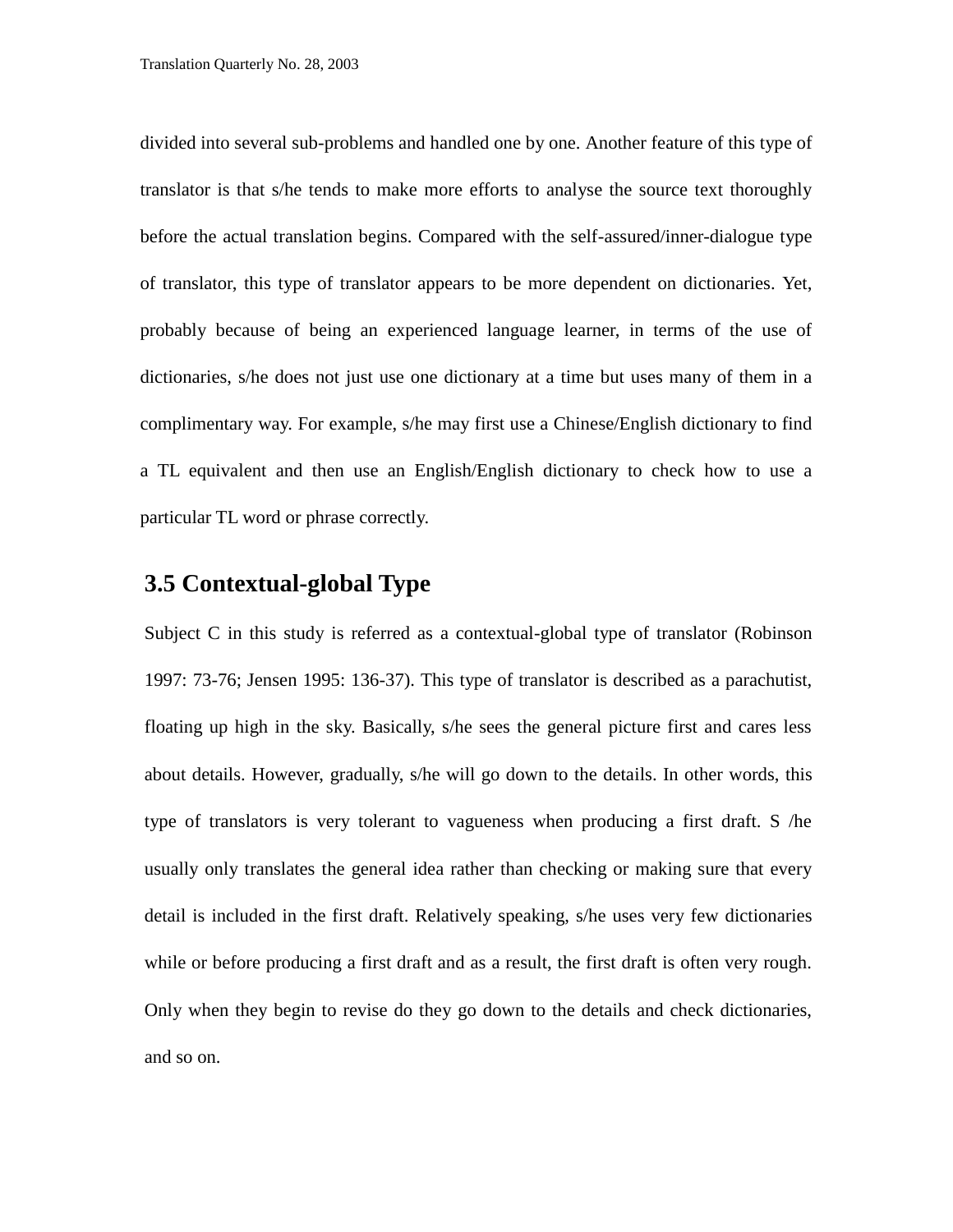# **4. Conclusion and Recommendations**

This study has taken a first step in investigating the cognitive revision process of translation. The most important finding is probably the tentative model of revision strategies: commencing from evaluating a first draft, identifying a problem, thinking of inferencing/ referencing strategies to evaluating preliminary solutions. Apart from the general revision strategies, it was also found that each subject has their own personal approach or style of doing translation/revision, including self-assured/inner-dialogue type, sequential-detailed/linear type, and contextual-global type of translators.

The limitation of the data collection method not withstanding, a general picture of the thinking process that takes place when translators revise their first drafts overnight has been developed. Nevertheless, it would be more beneficial to replicate the present study with a larger population, different text-types, and different language combinations/directions, so that the findings can be generalised. Furthermore, it would be also interesting to explore the relationship between the process of producing a first draft and revising it.

#### **Notes**

- [1] Before the actual experiment, a pilot study was done on two other diploma-year students in the institute.
- [2] The main reason of conducting post-TAP interview is to triangulate the TAP data. Since the interview results are of less importance here, they will not be further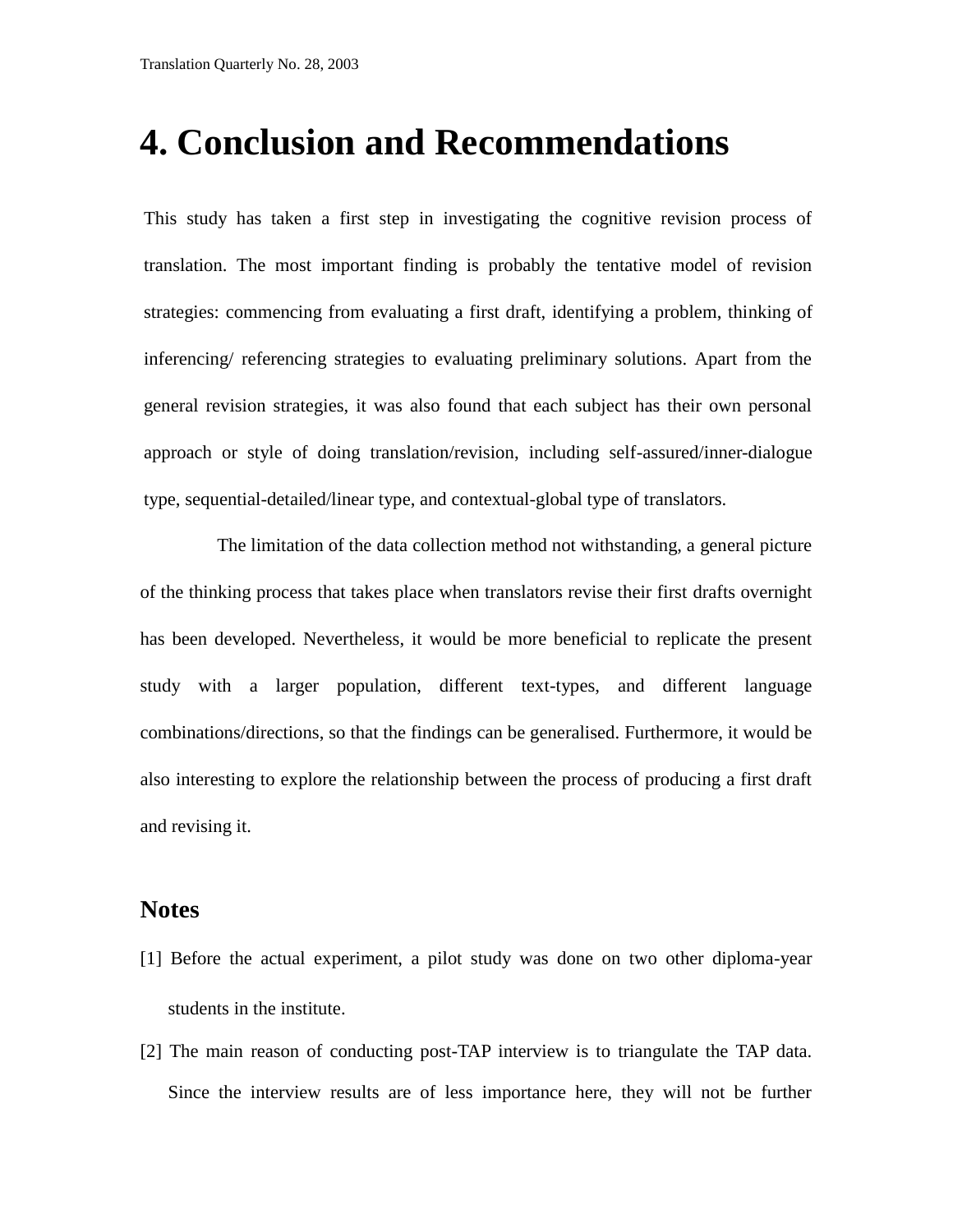elaborated in this article.

#### **Reference**

- Al-Besbasi, I. (1990). *An empirical investigation of some cognitive process of translation between English and Arabic, with special reference to the use of dictionaries.* Unpublished PhD, University of Exeter, Exeter.
- Gerloff, P. A. (1986). Second language learners' reports on the interpretive process: talk-aloud protocols of translation. In J. House & S. Blum-Kulda (Eds.), *Interlingual and Interculatural Communication* (pp. 243-261). Tubingen: Gunter Narr Verlag.
- Gerloff, P. A. (1988). *From French to English: A look at the translation process in students, bilinguals and professional translators.* Unpublished PhD, Harvary University.
- Graham, J. D. (1983). Checking, revision and editing. In Picken (Eds.), *The translator's Handbook* (pp. 99-105).
- Jaaskelainen, R. (1989). Translation assignment in professional vs. non-professional translation: a think-aloud study. In T. C. Seguinot (Eds.), *The Translation Process* (pp. 87-98). Ontario: York University Press.
- Jaaskelainen, R. (1995). Think-aloud protocol. In M. Baker (Eds.), *The Routledge Encyclopaedia of Translation* (pp. 265-269). London: Routledge.
- Jensen, E. (1995). *Brain-Based Learning and Teaching*. Del Mar, CA: Turning Point.
- Kiraly, D. C. (1995). *Pathways to translation: from process to pedagogy*. Kent/Ohio: Kent State University Press.
- Krings, H. P. (1986). Translation problems and translation strategies of advanced German learners of French (L2). In J. House & S. Blum-Kulka (Eds.), *Interlingual and Intercultural Communication* (pp. 263-276). Tubingen: Gunter Narr Verlag.
- Krings, H. P. (Eds.). (1987). *The Use of Introspective Data in Translation*. Clevedon: Multilingual Matters.
- Lorscher, W. (1986). Linguistics aspects of translation process: towards an analysis of translation performance. In J. House & S. Blum-Kulka (Eds.), *Interlingual and Intercualtural Communication*. Tubingen: Gunter Narr Verlag.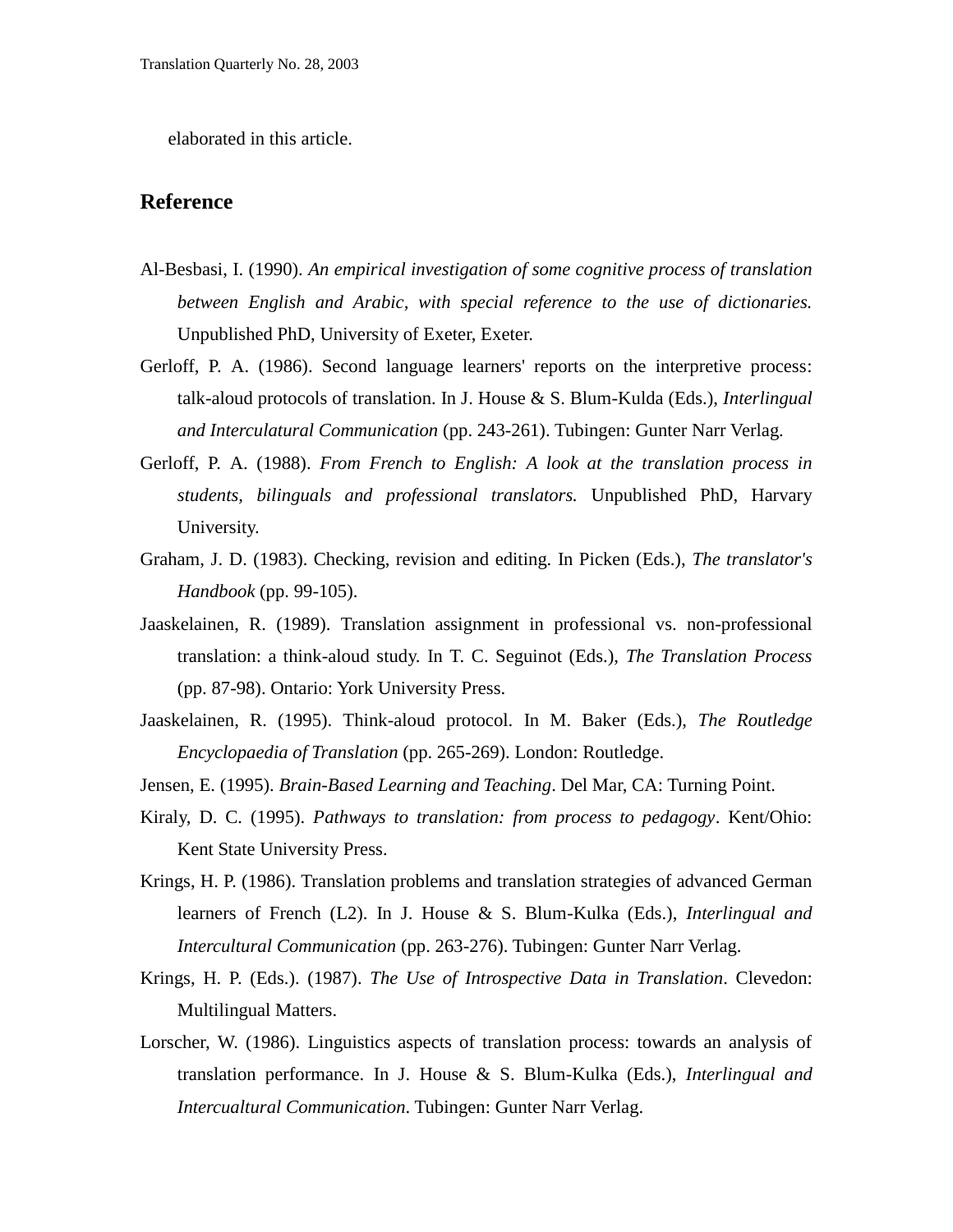- Lorscher, W. (1991). *Translation performances, translation process, and translation strategies: a psycholiguistic investigation*. Tubingen: Gunter Narr Verlag.
- Lorscher, W. (1995). Psycholinguistics. In Chan & Pollard (Eds.), *An Encyclopaedia of Chinese-English, English-Chinese Translation*. Hong Kong: Chinese University Press.
- Newmark, P. (1991). *About translation*. Clevedon: Multilingual Matters.
- Robinson, D. (1997). *Becoming a Translator*. London: Routledge.
- Seguinot, T. C. (1989). The translation process: an experimental study. In T. C. Seguinot (Eds.), *The translation process* (pp. 21-53). Ontario: H. G. Publication.
- Seguinot, T. C. (1991). A study of student translation strategies. In S. Tirkkonen-Condit (Eds.), *Empirical Research in Translation and Intercultural Studies*. Tubingen: Gunter Narr Verlag.
- Tirkkonen-Condit, S. (1989). Professional vs. non-professional translation: a think-aloud protocol study. In T. C. Seguinot (Eds.), *The translation process*. Ontario: York University Press.
- Tirkkonen-Condit, S. (1997). Who verbalises what: a linguistic analysis of TAP texts. *Target, 9*(1).
- Weaver, W. (1989). The process of translation. In B. Schulte (Eds.), *The Craft of Translation*. Chicago: University of Chicago Press.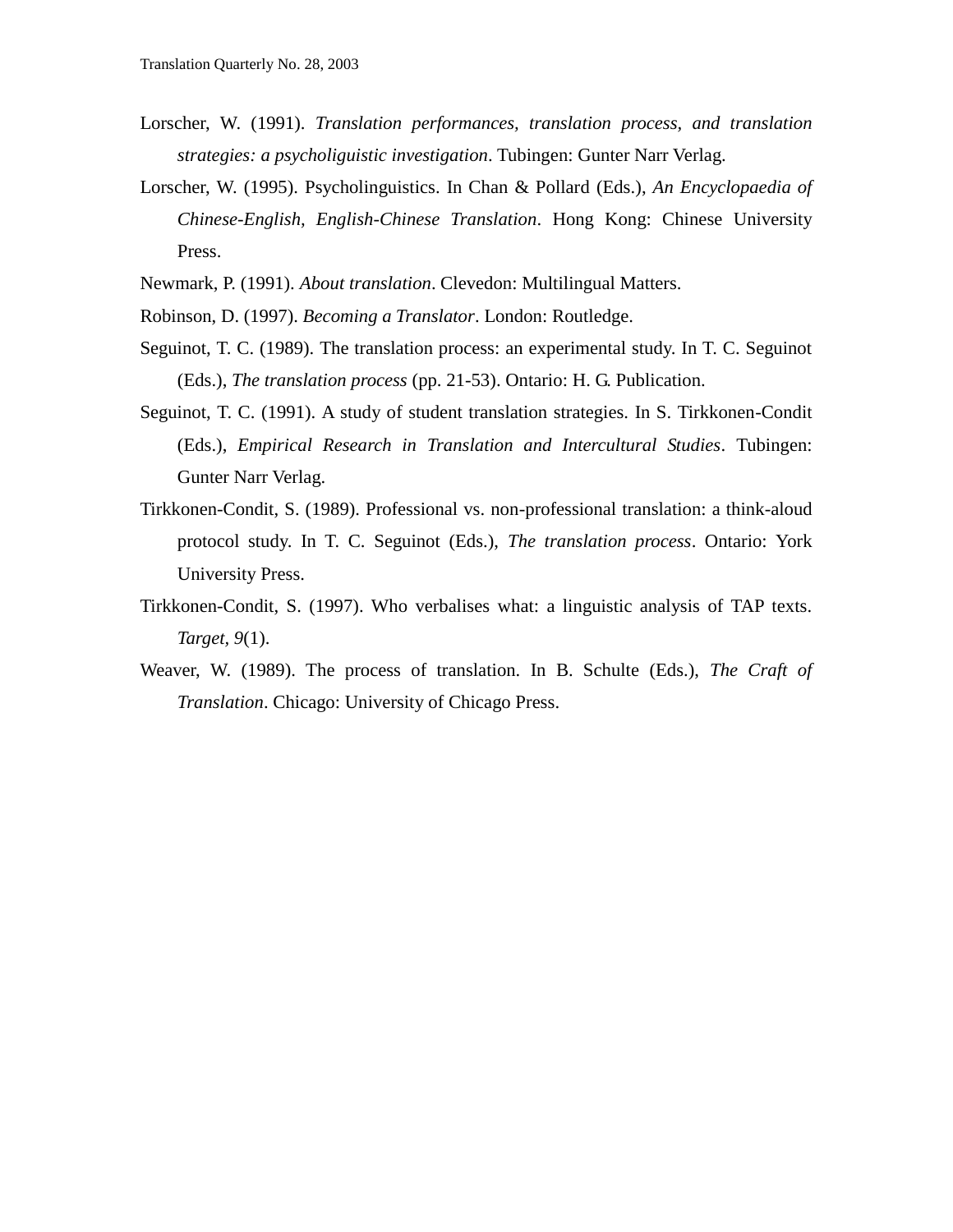Appendix A: think-aloud instruction 1

## Think-aloud protocol (no. 1)

#### **What is think-aloud protocol (TAP)?**

TAP is translated in Chinese as「放聲思考」or「有聲思維」(Literal meaning: to voice out your thinking); in other words, to verbalise your thoughts. In this case, you are asked to speak out whatever comes to your mind when doing translation. This may not be an easy thing to do at the beginning. Therefore, you are advised to practice it by translating and thinking aloud the following paragraph.

財政部日前宣佈提高單一外國專業機構(QFII)投資證卷的上限,由現行的六億美元 調高為十二億美元。據估計,財政部這項政策調整,將在明年五月底前,增加外資 投入國內股市的動能,高達一百億至一百五十億美元。受此激勵,股價指數強勁上 揚,突破八千點大關,雖然日前受到不實消息的影響,但是專家仍對後是深具信心。

#### **Reminder**

- In this task, you are asked to produce the FIRST DRADT ONLY. However, there is no time limit. Please take your time.
- All dictionaries provided on the desk can be used for reference. However, you are not advised to consult the researcher once the translation is started.
- Since the process of your translation will be tape recorded, please do not murmur but try to make your voice audible.
- Please use a pen in BLACK or DARK ink rather than a pencil. Also, please DOUBLE-SPACE your translation.
- Before starting the translation on the next page, please read the brief carefully.

Appendix B: think-aloud instruction 2

## Think-aloud protocol (no. 2)

Reminder

- Please REVISE your first draft and produce a FINAL VERSION for publication.
- When revising the first draft, please use a single-line to cross out the previous translations and do not make them invisible.
- Again, you are reminded of making your voice audible and there is no time limite whatsoever.
- You will be interviewed after the revision.

Appendix C: source text for translation

Brief: You are asked by an investment company in Taiwan to translate a document. This document will be published on a leaflet for investors and on the company's website.